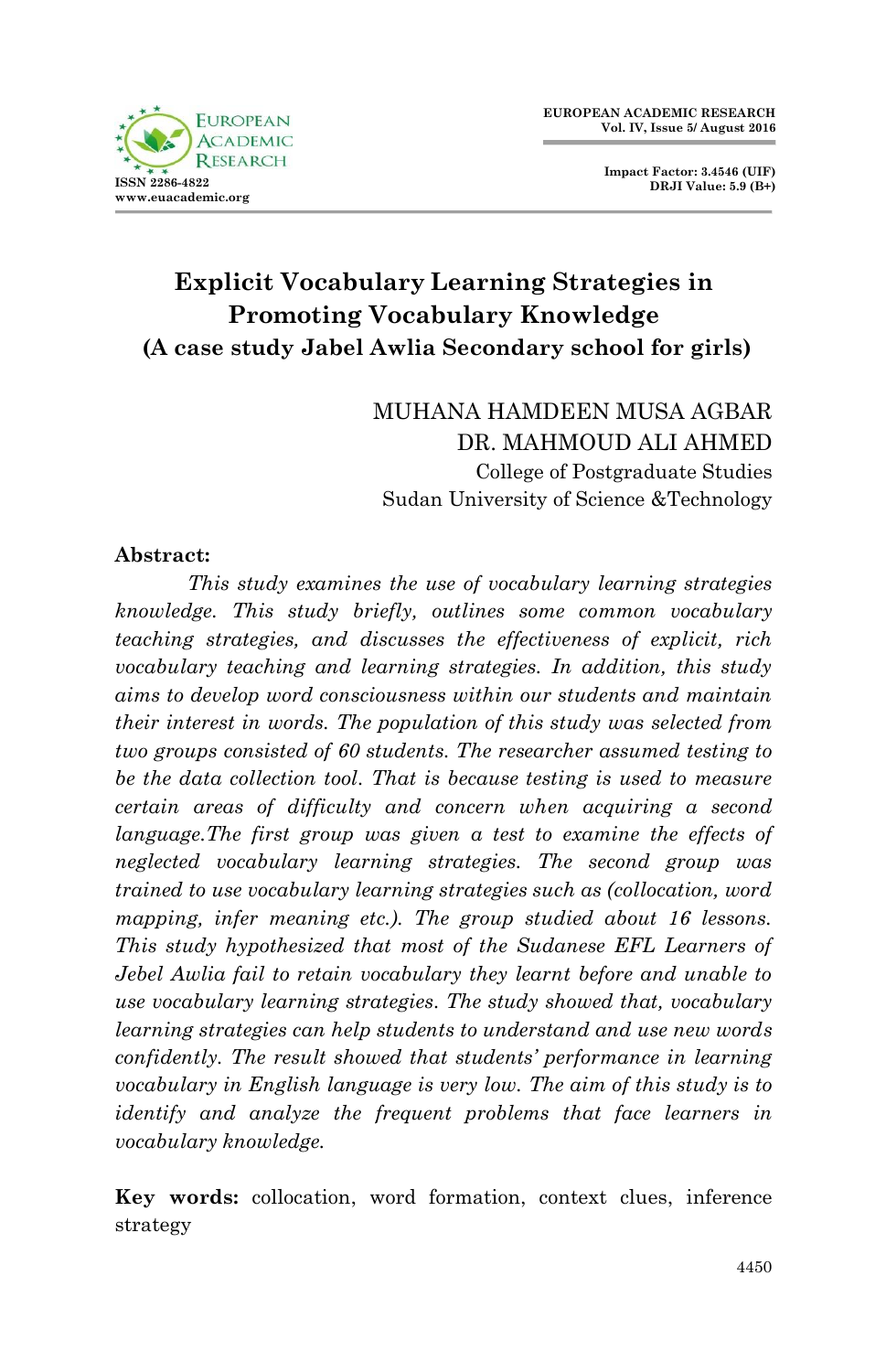### **INTRODUCTION**

The term vocabulary is the knowledge of meaning of words. But this definition is totally complicated because words are divided into at least two forms: oral and written. Besides,, words knowledge include two forms, receptive –which related to the way people know and understand and productive form – the vocabulary that people use when they write or speak Hiebert, Elfrieda and Kamil, M (2005, P.3). It is clear that the ability to develop all learning skills depends on vocabulary Smith, R (2010, p.xii) claims that *"Research has repeatedly revealed that a good vocabulary goes hand in hand with academic success"* Besides, the more process that are involved the learning of a word, the superior the retention and the recall. Learning a word involves consider its formal shape, other words that shares the same sound, or semantic field in which it belongs, synonyms for it and the kind of sentence pattern in which it fits Crack & Lockhart (1992) cited in Carter (2000,p.203). Learning new vocabulary can improve writing abilities; enable anyone to speak to groups with confident. In, addition, it can increase the ability to learn different subjects, and help in doing tests in school, Bonet, D (1992, P.9). Presumably, learning vocabulary develop oral and written comprehension. Willis, J (2008, p.85) claims that *"With enhanced* vocabulary, students grow in skills of verbal fluency, writing, and comprehension".

### **LITERATURE REVIEW**

Vocabulary instruction now beginning to attract the attention of applied linguists after a long time of relative neglect (Carter, D 2002, p.xv). Since the late 1970s, however, there has been a great deal of interest in vocabulary teaching, especially in Great Britain where lexical research projects were in any case undertaken in the late 1960s. Carter, D (2002, p. 184). Vocabulary instruction plays a crucial role in vocabulary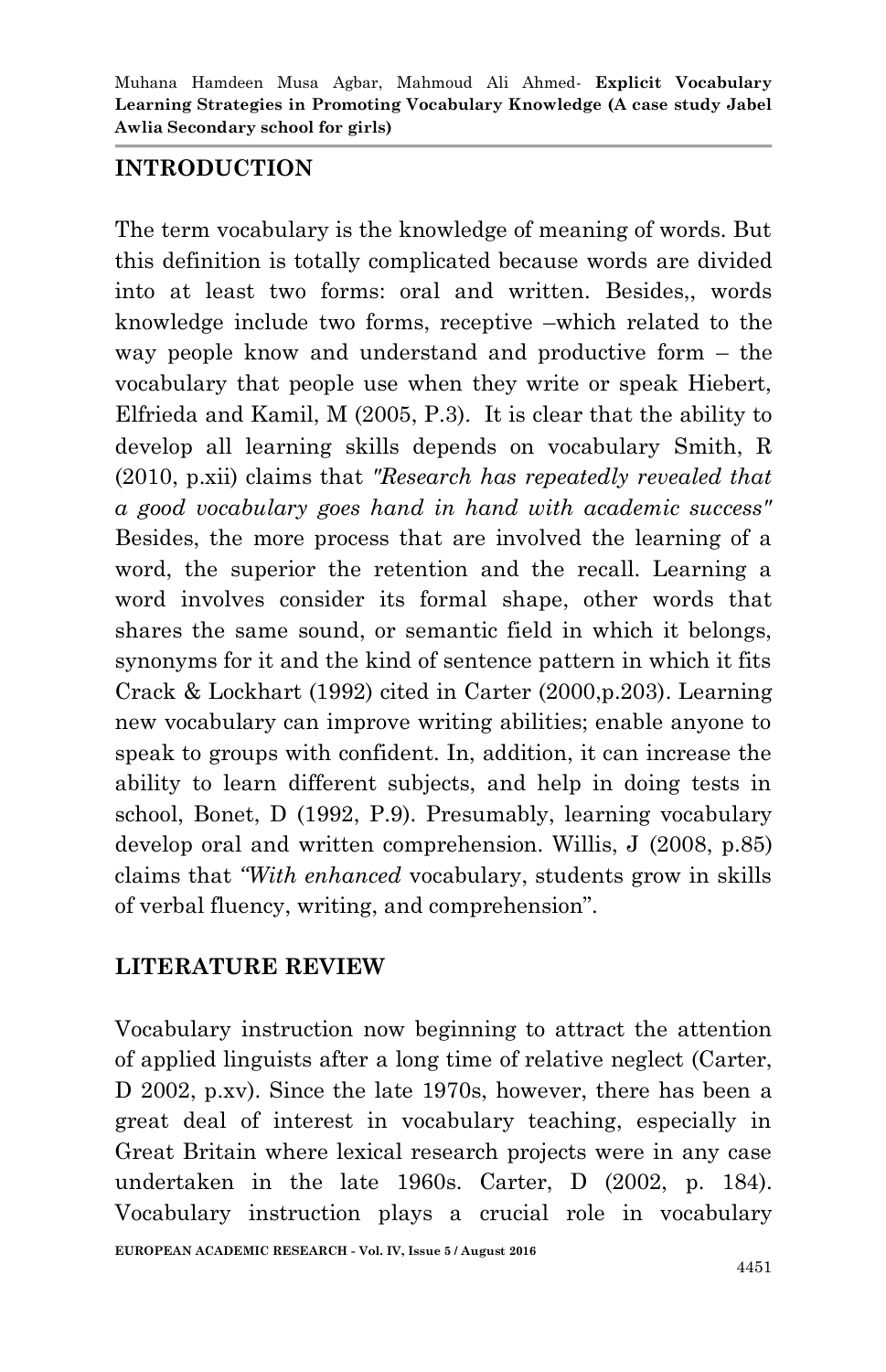growth in school-age children Beck, Meckeown & Kucan) cited in Hiebert & Kamil (2005, p.46). When students have low vocabulary range of vocabulary, they might not Understand and communicate effectively Chall, J & Baldwins (1990) cited in Willis, J (2008, P.81) claims that *"if vocabulary isn't enriched by 3rd grade, children have declining comprehension scores in the later elementary years*".

 McCarthy & O'Dell (1997, p.4) suggest some strategies of learning words. Firstly, learning words that go together with associate meaning is a useful thing to organize and retain them. Besides, words with the same grammatical relation which help learners to build vocabulary knowledge. In addition, learning words which have the same root for example, price/ priceless/ overpriced. Finally, pictures and diagrams are the best ways of studying vocabulary. Definitely, learning word formation and roots are important factor to vocabulary knowledge Bonet, D (1992, p.45) pointed out that "*By learning some of the common prefixes, suffixes and roots you can increase your vocabulary by several thousand words with much difficulty".* As soon as children begin kindergarten their vocabulary range in oral production can be between 2,500 and 5000 words by the end of kindergarten Mckewon & Beck (1988) cited in Willis, J (2008, p81).

Vocabulary learning like any desired knowledgebuilding behavior must be reinforced in rewarding manner to maintain motivations. Motivated students are more likely to take more notice of meanings words whose meaning they don't know, use strategies to understand challenges words, and recognize relationship between words Willis, J (P.85). Vocabulary knowledge in young children directly affects their later success in learning to read Willis, J (2008, P.80). Effective vocabulary instruction requires providing learners to multiple exposures to a word's meaning. This doesn't mean more repetition of drill of the word and a synonym or a definition, but seeing the word in different contexts- in sentences, with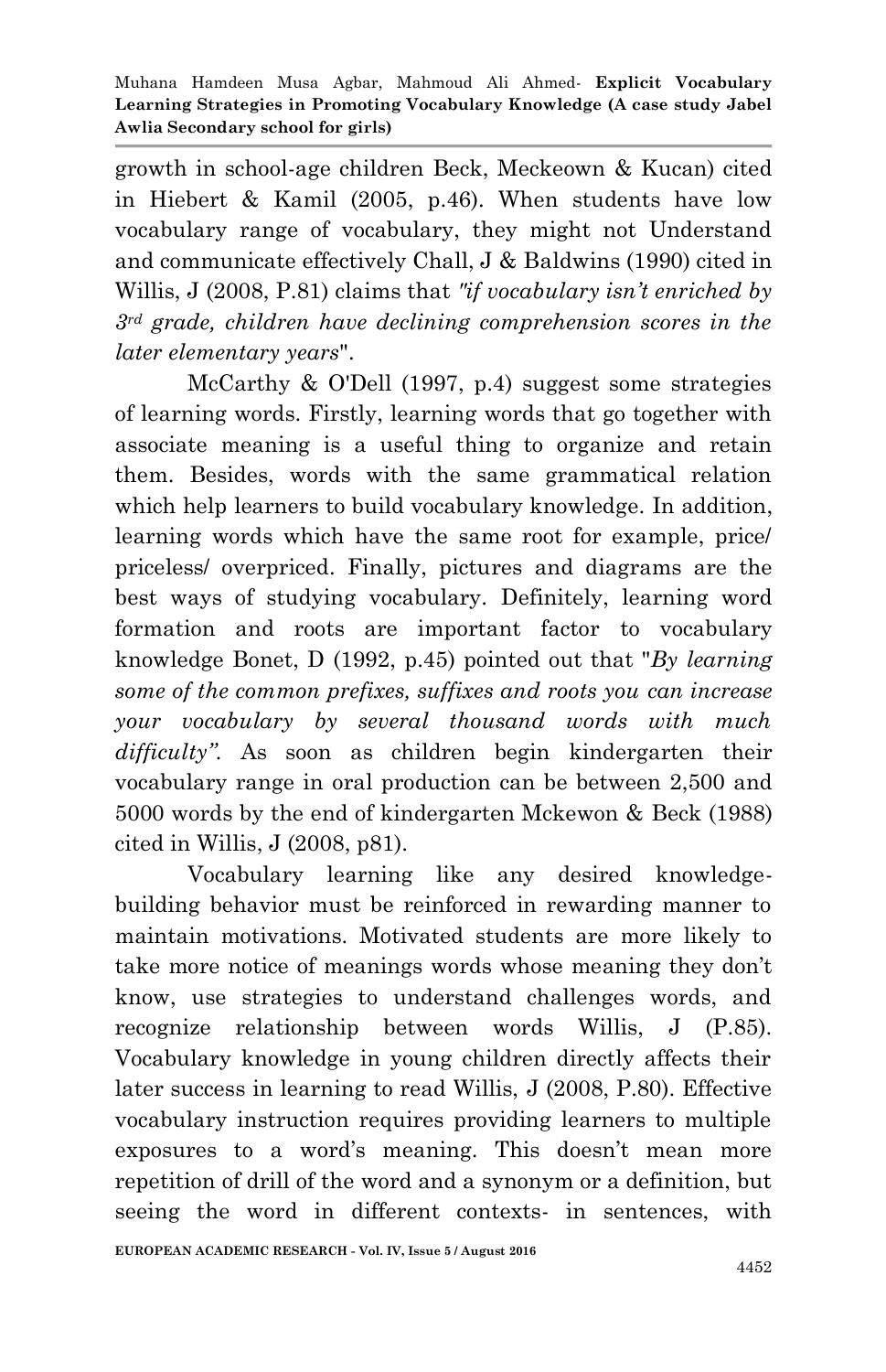difference and elaborated information in order to place it in her/his long term memory Stahl cited in Kamil and Hiebert (2004, p.108). Scott cited in Hiebert & Kamil (2005,p.85) mentioned some principles for effective vocabulary instruction:

1. Create multidimensional word schema with students

2. Support students' abilities in connection and using word association between words.

3. Provide opportunities to use concepts

4. Develop students' ability to group words that related together.

It seems that there is a need for direct instruction vocabulary items required for specific text. In addition, effective vocabulary teaching can positively impact on student's comprehension, there for it ought to be rich, intensive and provide essential words full of information and cover wide ranges of topics Kamil & Hiebert (2005, p.7*).* Building strong vocabulary is a great challenge encounter second language learners, because of the size of the task and the different types of vocabulary ought to be learned Stahl (2005) cited in Hiebert, L & Kamil, M (2005,p.112). Learners will acquire new words so quickly through using pictures or multimedia Willis, J (2008, P.109) said that *"To make knowledge of the word a multisensory experience, consider including illustrations, photographs, computers images, and videos where the word is acted outallowing students to encounter information both sound and sight"*. To sum up, providing students to multiple vocabulary knowledge, vocabulary lessons should include illustrations, photographs, computer images, and videos. The knowledge with looking to visual representations could help students to retain and recall new words Willis, J (2008, p.109). Besides, research studies show that learners can remember new words quickly, if they think about them in relation to their own knowledge and use them in meaningful context. Words relationship is the best strategy anyone can use to find the meaning of words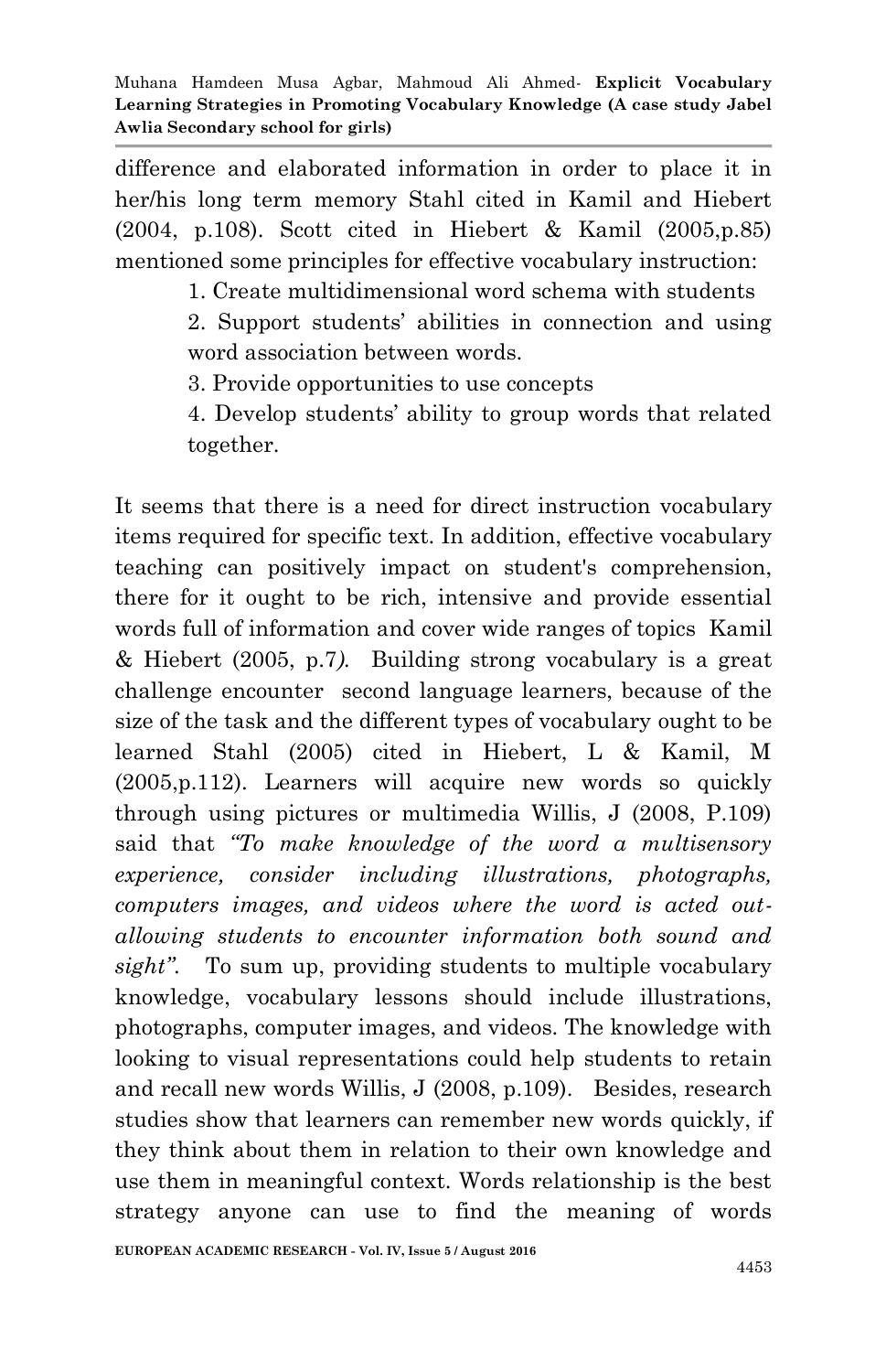McCarthy& O'Dell (1997, p.7). Stahl ( 2005) cited in Hiebert, E & Kamil, M (2005, p.98) pointed out that *"children must learn 10 words a day to make normal progress in vocabulary development, we then need to find ways to facilitate this learning".* A large number of words need to be taught by using different activities. Vocabulary learning helps learners to obtain good language knowledge and it's significant for vocabulary acquisition. Stahl (2005) cited in Kamil, M & Hiebert, L (2005, p.8) mentioned some methods that improve vocabulary such as semantic mapping, diagrams that use graphics. Another method- the key word method-use words that highlight salient features of meaning.

Smith, C (1997, P.189) suggested some ways to expand learning vocabulary:

- 1. Learn synonyms, antonyms, and homonyms.
- 2. Learn prefixes and suffixes.
- 3. Learn words with groups.
- 4. Discover meaning from context.
- 5. Create word maps and webs.
- 6. Play the analogies game.
- 7. Searching words in dictionaries and thesauruses.
- 8. Learn roots, Latin and Greek words.

Stahl and Fairbanks (1986) cited in Hiebert& Kamil (2005, p.105) suggested some ideas for vocabulary instruction:

- 1. Effective vocabulary instruction should give variety and contextual information about a word.
- 2. Effective instruction requires learners to link unknown word to their previous knowledge.
- 3. Effective vocabulary teaching involves exposing to a large quantity of words from different texts.

This study hypothesized that most of the Sudanese EFL Learners of Jebel Awlia fail to retain vocabulary they learnt before and unable to use vocabulary learning strategies.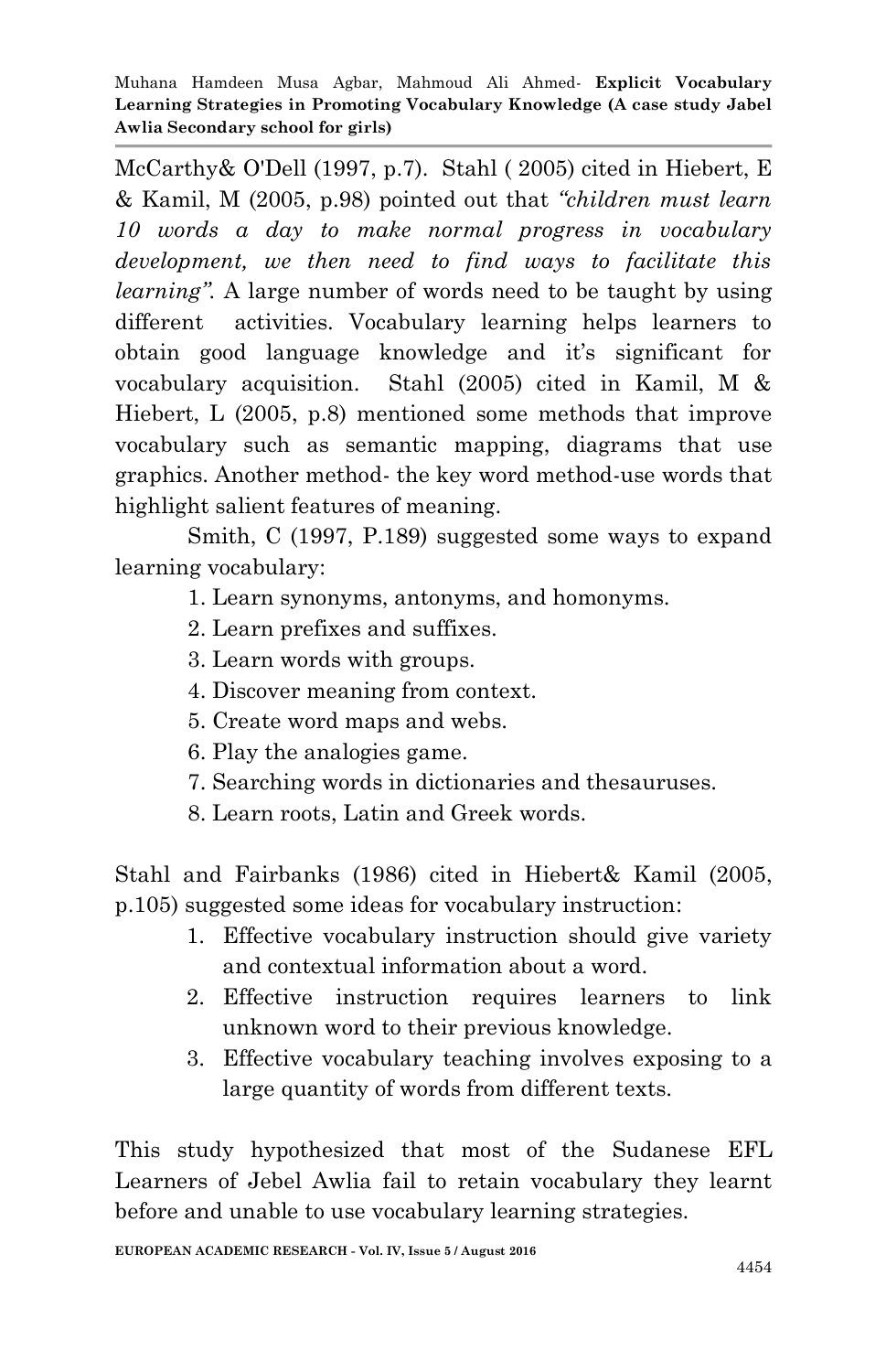### **SIGNIFICANCE OF THE STUDY**

The significance of this study is to show the benefits of developing students' lexical knowledge. Besides, the research tried to show role of developing vocabulary learning strategies in the acquisition of English as foreign language.

#### **AIMS OF THE RESEARCH**

The aim of this study is as follows:

1. To examine the EFL Sudanese students' abilities in using vocabulary learning strategies

2. To discover the difficulties that face L/2 learners to recognize and retain the vocabulary taught before.

#### **MATERIALS AND METHODS**

The study was conducted in Khartoum, Sudan in 2016. The participants in this study were secondary school students in third class in Jebel Awlia. They were regular students. They have studied English syllabus SPINE series for six years. They were all girls. Their ages were between (17-18). Two groups of 66 students were selected to represent the population or the informants from whom the researcher indented to draw the samples. The first group was given a test to examine the effects of neglected vocabulary learning strategies. The test consisted of six questions. Question one was about analyzing words part of speech, question two about gap filling, question three about prefixes and suffixes, question four is multiple choice, question five was about synonyms and antonyms. A pretest was administered to 30 students. It took one hour. The test was invigilated by the researcher himself. The second group was trained to use vocabulary learning strategies such as (collocation, word mapping, infer meaning etc.). The group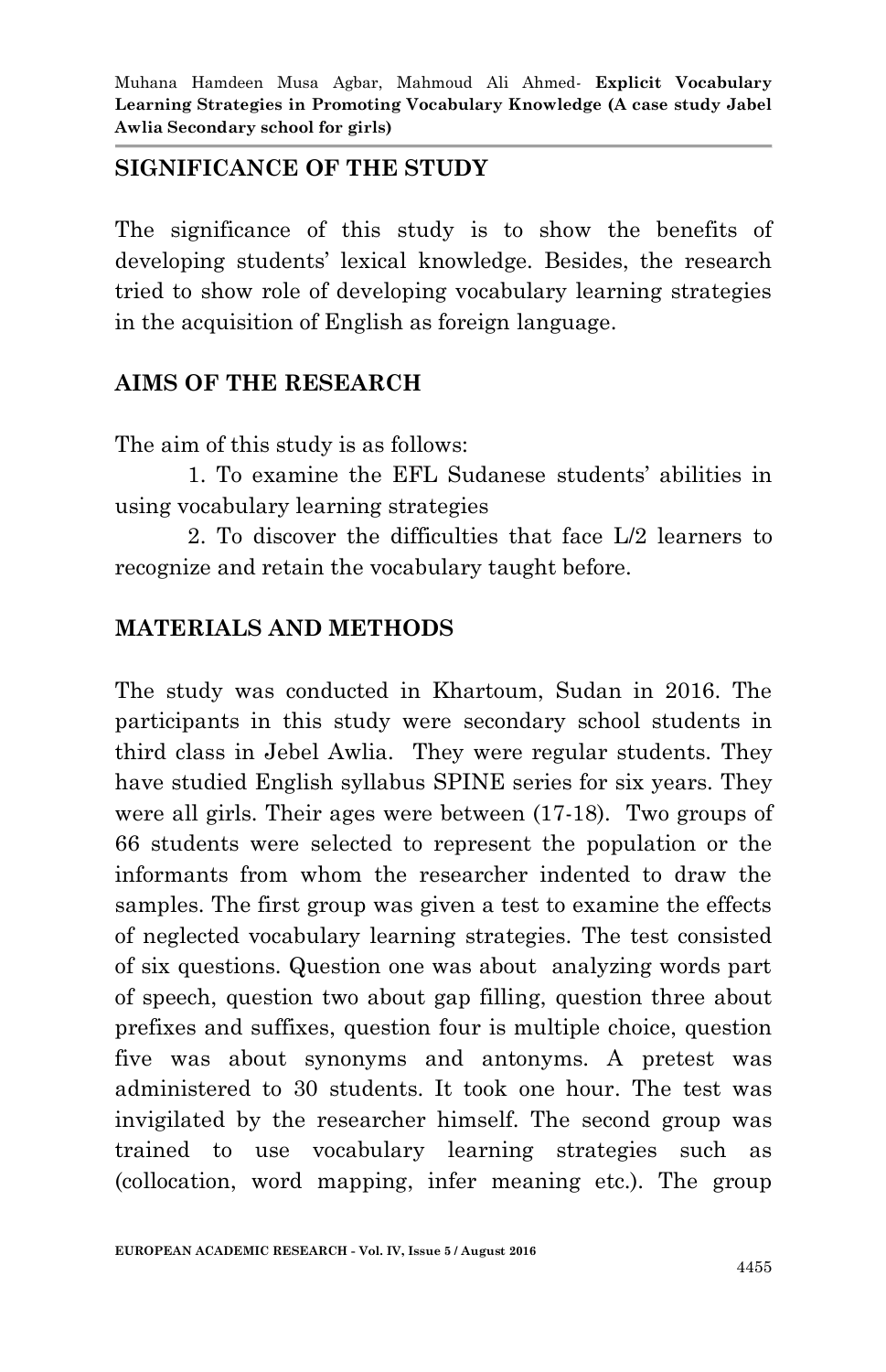studied about 16 lessons. Then a post was administered by a researcher himself at school.

# **RESULTS**

### **Paired Sample Statistics**

|                  | Mean    | N  | St.Deviation | St.Deviation Mean |
|------------------|---------|----|--------------|-------------------|
| Pair1<br>pretest | 15.0303 | 33 | 11.01273     | 1.91707           |
| Post test        | 18.3030 | 33 | 10.92155     | 90120             |

This table displays the means of the pretest (15,0303) and the post test (18,3030). Comparing to the two means, it is clear that students' performance in the post test is significantly better than the pre test.

| <b>Paired Samples Test</b> |                 |            |           |        |                 |            |          |             |         |  |  |  |
|----------------------------|-----------------|------------|-----------|--------|-----------------|------------|----------|-------------|---------|--|--|--|
| Paired Differences         |                 |            |           |        |                 |            | df       | $Sig. (2 -$ |         |  |  |  |
|                            |                 | Mean       | Std.      | Std.   | 95% Confidence  |            |          |             | tailed) |  |  |  |
|                            |                 |            | Deviation | Error  | Interval of the |            |          |             |         |  |  |  |
|                            |                 |            |           | Mean   | Difference      |            |          |             |         |  |  |  |
|                            |                 |            |           |        | Lower           | Upper      |          |             |         |  |  |  |
| Pair                       | PRETEST-        | $-3.27273$ | 2.28135   | .39713 | $-4.08166$      | $-2.46380$ | $-8.241$ | 32          | .000    |  |  |  |
|                            | <b>POSTTEST</b> |            |           |        |                 |            |          |             |         |  |  |  |

Table (2) displays the students' performance in vocabulary learning strategies test. It shows the mean (3.27) and standard deviation (2, 28). These values indicate that the students' performance in the post test is significantly better than the pretest (, 00).

# **DISCUSSION**

Teachers can offer multiple opportunities to teach new words use and apply word learning strategies in the classrooms. Vocabulary must be explicitly taught to English language learners if they are to catch up to grade- level standards. At the same time, this vocabulary instruction must be part of a comprehensive language/ literary programme. Studying vocabulary must bring fun and enjoyment through different reading texts and interactive and collaborative Activities and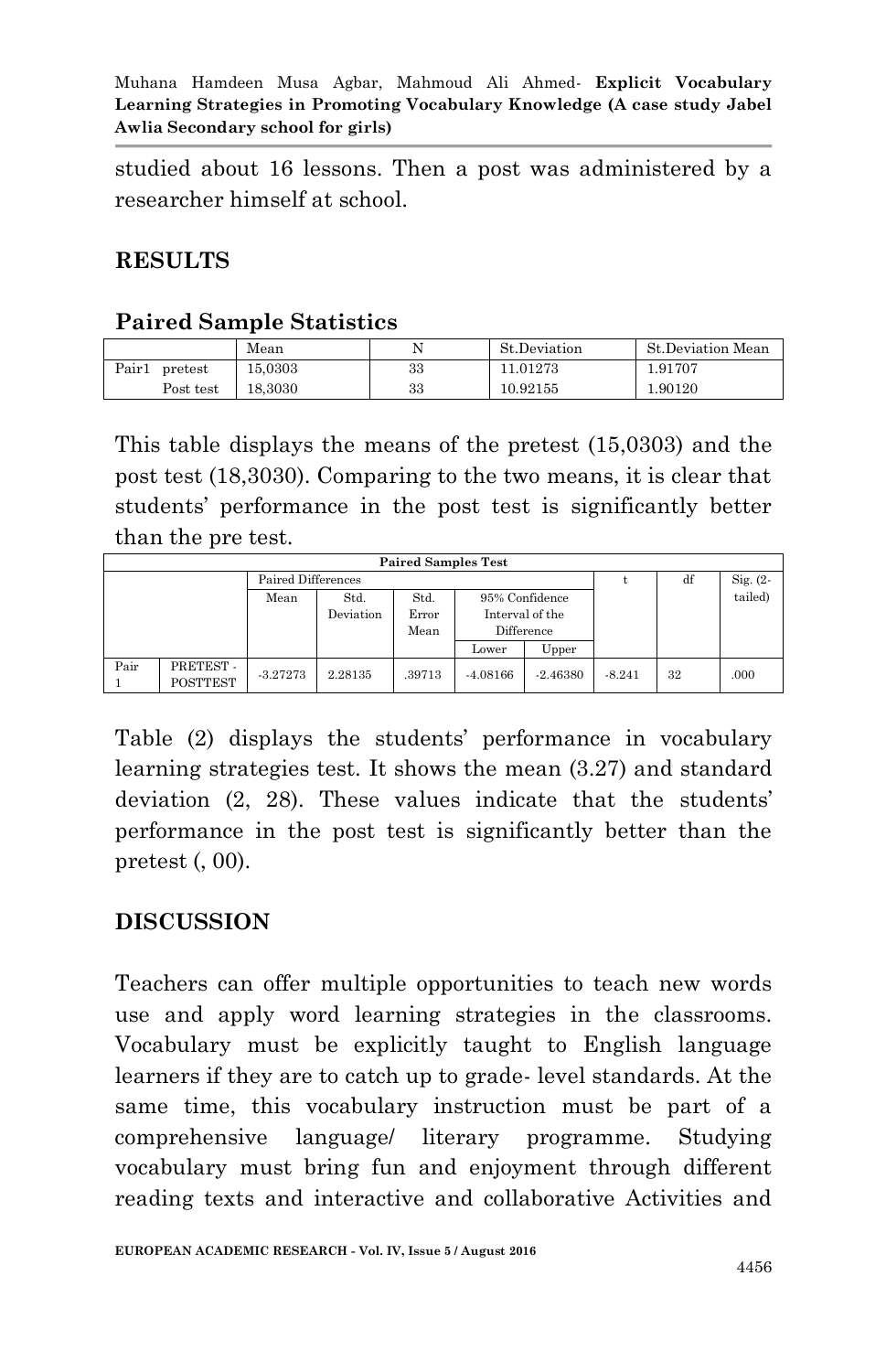games. Vocabulary learning strategies help learners to obtain good language knowledge and it's significant for vocabulary acquisition. All forms of communications require a large number of vocabularies. Teaching vocabulary should be taught in every curriculum, because vocabulary is more than learning words relation and using them in context.

 In addition, effective vocabulary teaching can positively impact on student's comprehension, there for it ought to be rich, intensive and provide a great range of words. The result showed that students' performance in vocabulary is very low, and the mean for the experimental test was (15,0303).

# **CONCLUSION**

Teachers should teach word- learning strategies and foster word consciousness. Thus, vocabulary program should be designed to develop overall level of vocabulary awareness. It is essential to help students to increase vocabulary knowledge and encourage their awareness of words as special interest Willis (2008, p.84).

In addition to that, the study tried to explains the reasons behind the lack of vocabulary learning strategies knowledge. Teaches should help students to increase vocabulary knowledge and encourage their awareness of words as special interest.

# **REFERENCES**

- 1. Carter, R (2002) Vocabulary of Applied linguistic Perspectives. Second edition. Taylor Francis- Library-U.S.A.
- 2. Bonet, D (1992) Vocabulary Improvement. Words Made Easy. Fifty Minutes Series. Crisp Publication Inc. U.S.A